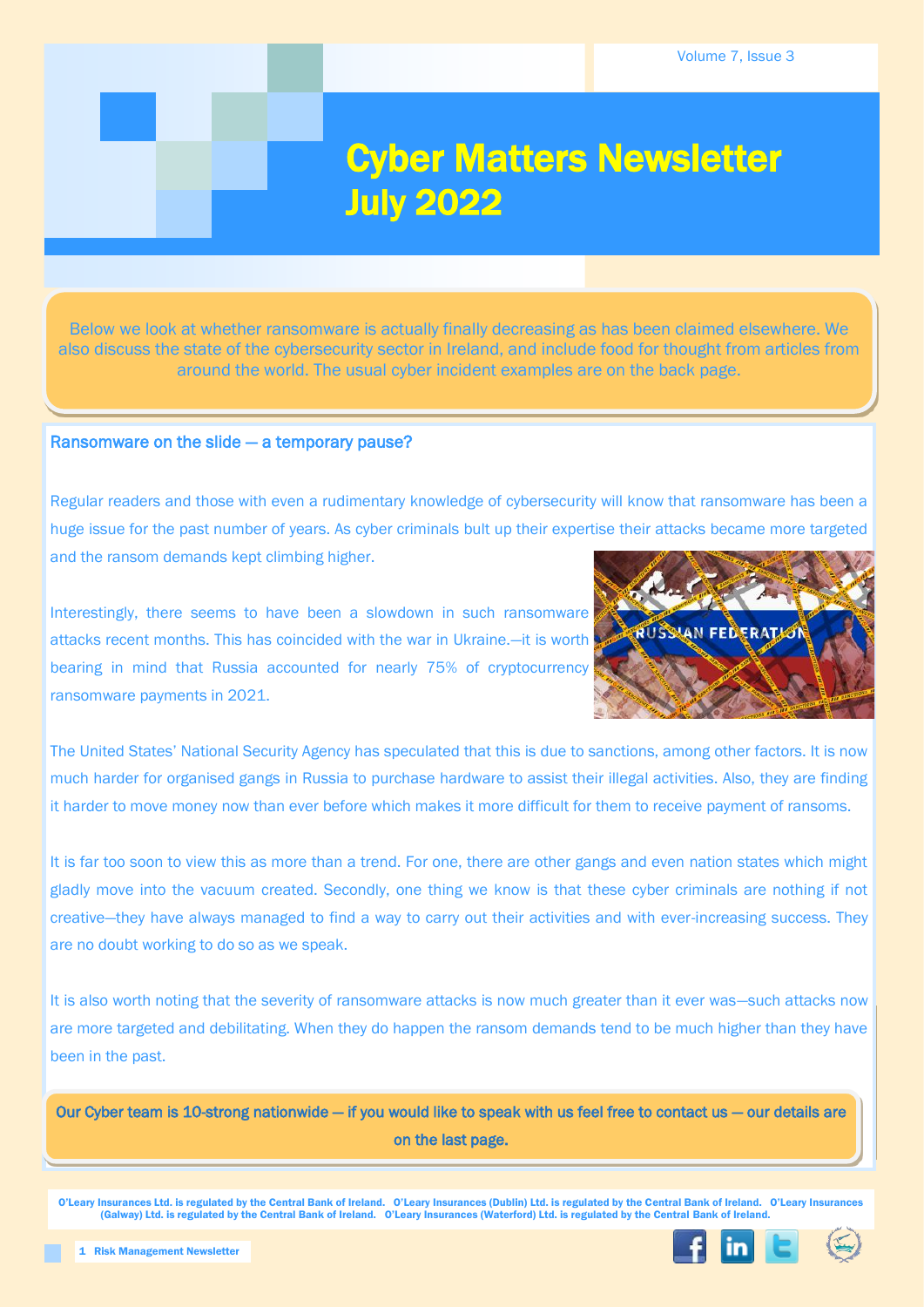# Food for thought

#### Australia appoints Minister for Cyber Security

Kudos to Australia for appointing their first ever Minister for Cyber Security, Clare O'Neil. The minister's remit will be to implement their national Cyber Security Strategy and makes Ms O'Neil accountable for what is a crucial role. Previously these duties fell between the Home and Defence departments. This is a first among the G20 nations but it is inevitable others will follow.

From an Irish perspective, unfortunately it took the HSE cyber-attack for many in Ireland to realise just how reliant we are on our IT networks. One would hope our own politicians take note with how positive the overall feedback to the Australian announcement has been (aside from frustration it took so long!) and it will be interesting to see if this is a feature of future general elections.

#### Malicious Apps—beware

The UK's National Cyber Security Centre released a report in May regarding apps on phones, smart TV's and smart speakers. In it they say that there is "far more for app stores to do" in terms of security.

Just a month prior Google removed a dozen or so apps from it's PlayStore after learning that they contained malicious code, as reported



by the BBC. These apps, which included a weather app and a QR scanner, were harvesting people's locations, email addresses and phone numbers.

There is now a push in the UK to have the developer and store operators sign up to a code of practice which would set out minimum security and privacy requirements.

### North Korea takes advantage of demand for IT workers



As if the jobs market wasn't difficult enough for employers, a joint statement from the US Departments of the State and the Treasury as well as the FBI in May warned that North Korean IT workers were attempting to *"obtain employment while posing as non-North Korean nationals"*. These workers may pretend to be from other parts of Asia, and are looking to take advantage of positions which can be fulfilled remotely.

Their ultimate aim, according to the statement, is to generate revenue for the North Korean regime. It could never happen to us — could it?

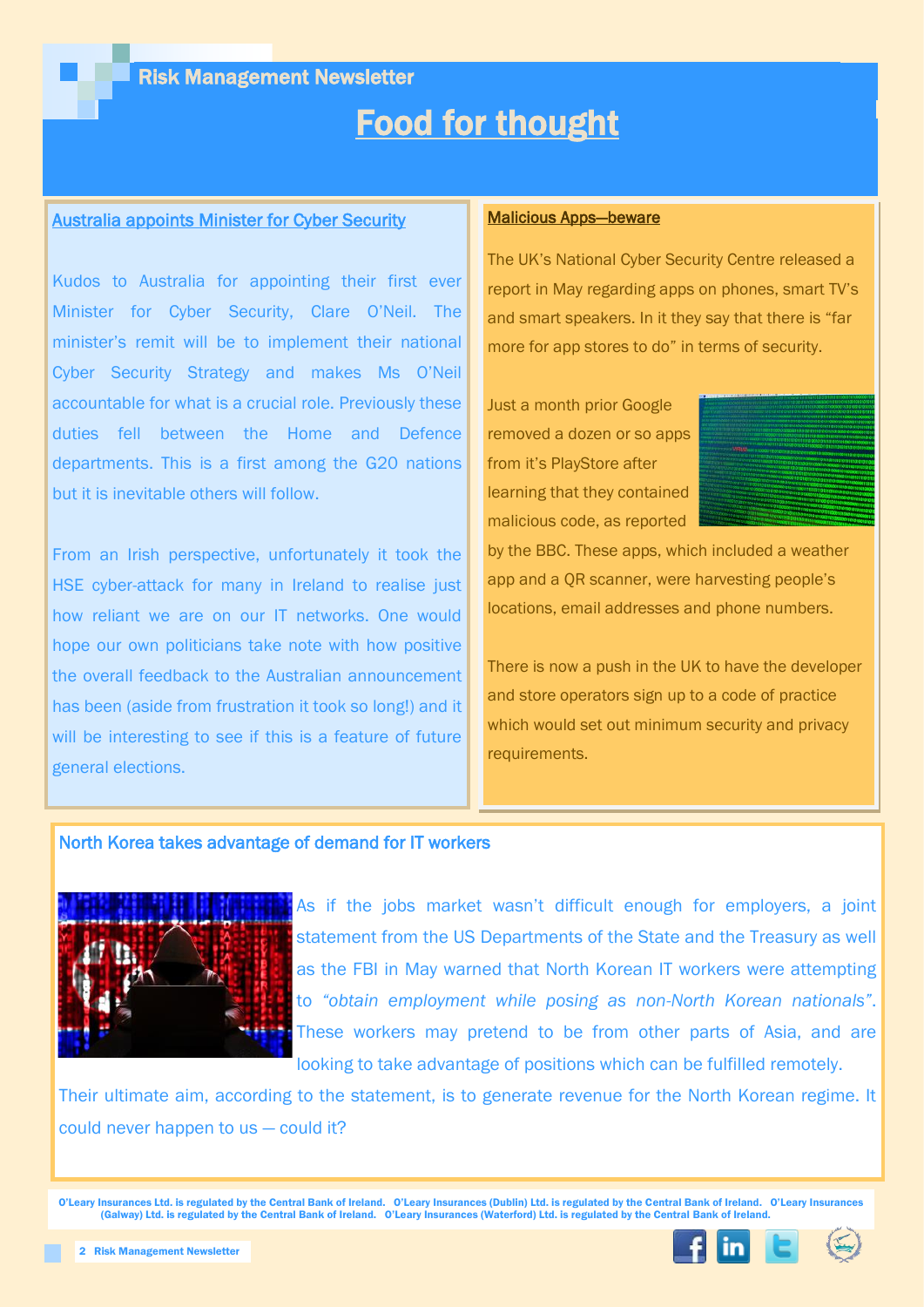# Risk Management Newsletter

## State of the Cyber Security Sector in Ireland 2022

Cyber Ireland & Cyber Skills have officially launched the above report. For the first time, we have an in-depth analysis of the sector, its contribution to Ireland's economy and the potential opportunities for its future.



### Number of Firms and Employment

There are over 7,000 cyber security professionals in Ireland, working in just under 500 companies. Our cyber-security eco-system is quite balanced between smaller and larger companies, consisting of around one third specialists with the rest also providing other services.

While Dublin boasts the most such firms, Cork and Galway punch above their weight in terms of firms per capita. Almost half of all firms are indigenous, with the Untied States unsurprisingly featuring heavily with respect to Irish operations of foreign headquartered companies. All of the above feeds into the feeling that growth is sustainable.

#### Contribution to Irish economy

The report found that annual cyber security-related revenue in 2021 was approximately €2.1bn. Our indigenous cyber security sector is growing along similar lines to what is happening internationally , and estimates that as many as 17,000 people could be employed by the sector by 2030. That is the population of Athlone!

#### Key recommendations in the report:

- 1. Develop a talent pipeline
- 2. Look at the government's role in supporting the sector through awareness, procurement, and business support
- 3. Promote clusters and collaboration

The Executive Summary of the report is available [here](https://cyberireland.ie/wp-content/uploads/2022/05/State-of-the-Cyber-Security-Sector-in-Ireland-2022-Executive-Summary.pdf) and the full report is [here](https://cyberireland.ie/wp-content/uploads/2022/05/State-of-the-Cyber-Security-Sector-in-Ireland-2022-Report.pdf) (external links).

O'Leary Insurances have been members of Cyber Ireland since it's inception in 2019 and we look forward to contributing to it's continued success.